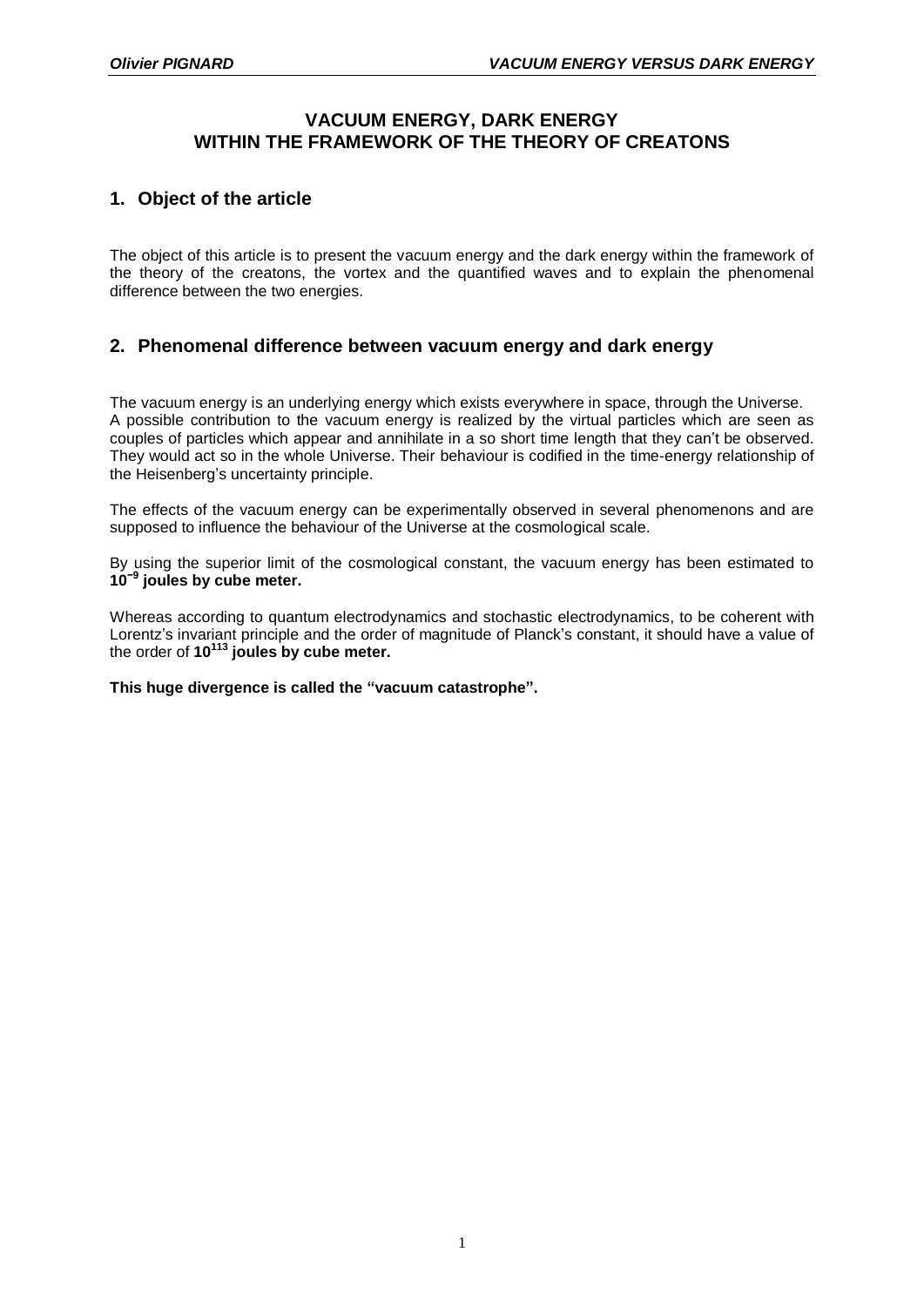# **3. Vacuum energy according to the theory of the creatons**

According to the theory of creatons, the "true vacuum" or "perfect vacuum" does not exist. The creatons being everywhere in the Universe (and even beyond the visible Universe), a given volume, even intersidereal vacuum, still contains creatons. The creatons constitute a field of creatons and form a medium called OMNIUM.

Let suppose that a cube meter of vacuum contains in average  $N_c$  creatons.

The main characteristic of a creaton is its speed of translation  $\,_{C}^{\phantom i}$  .

The energy of a unique creaton would be  $E_{C} = k. \bigl\Vert \overrightarrow{V_{C}} \bigr\Vert^{2}$  where k is a constant of proportionality.

Important remark: in reality a creaton owns also a spin (a rotation movement around itself) which is essential to explain the gravitational force and the electromagnetic force, but this component doesn't add anything essential in the reasoning and would only complicate it unnecessarily.

The vacuum energy contained in one cube meter is so simply given by the following expression:

$$
E_{vacuum} = E_{medium} = \sum_{i=1}^{N_C} E_C(i) = \sum_{i=1}^{N_C} k \left\| \overrightarrow{V_C}(i) \right\|^2 = N_C . E_C = N_C k . V_C^2
$$

where  $E_C$  is the average energy of a creaton and  $V_C$  the average speed of a creaton.

Remark : the chosen referential to measure the speed of the creatons has a negligible effect because it is moving at the fastest at the speed of light with regard to the Preferred Frame of Reference and the speed of the creatons is at least  $10^{60}$  times the speed of light.

### **4. Dark energy according to the theory of the creatons**

Within the framework of the theory of the creatons, the far galaxies are carried along by the medium which is the field of creatons and the speed of the galaxies corresponds to the average speed of the moving medium or field of creatons seen by an observer on Earth which is given by the following formula:



The dark energy would correspond to the dragging energy of the creatons contained in the medium. Thus, the dark energy corresponding to one cube meter of medium, containing  $N_c$  creatons, would be given by the following formula:

$$
E_{\text{dark}} = E_{\text{CC}} = N_{\text{C}} \cdot k \sqrt{C_{\text{C/Earth}}} \Big|^2.
$$

This energy is also called  $E_{CC}$  because it corresponds to the energy due to the cosmological constant of the general relativity properly interpreted and assessed.

To determine the value of  $\left\|C_{C/Earth}\right\|$  we have to use Hubble's law  $V$  =  $H.D$  which brings in the famous Hubble's constant H.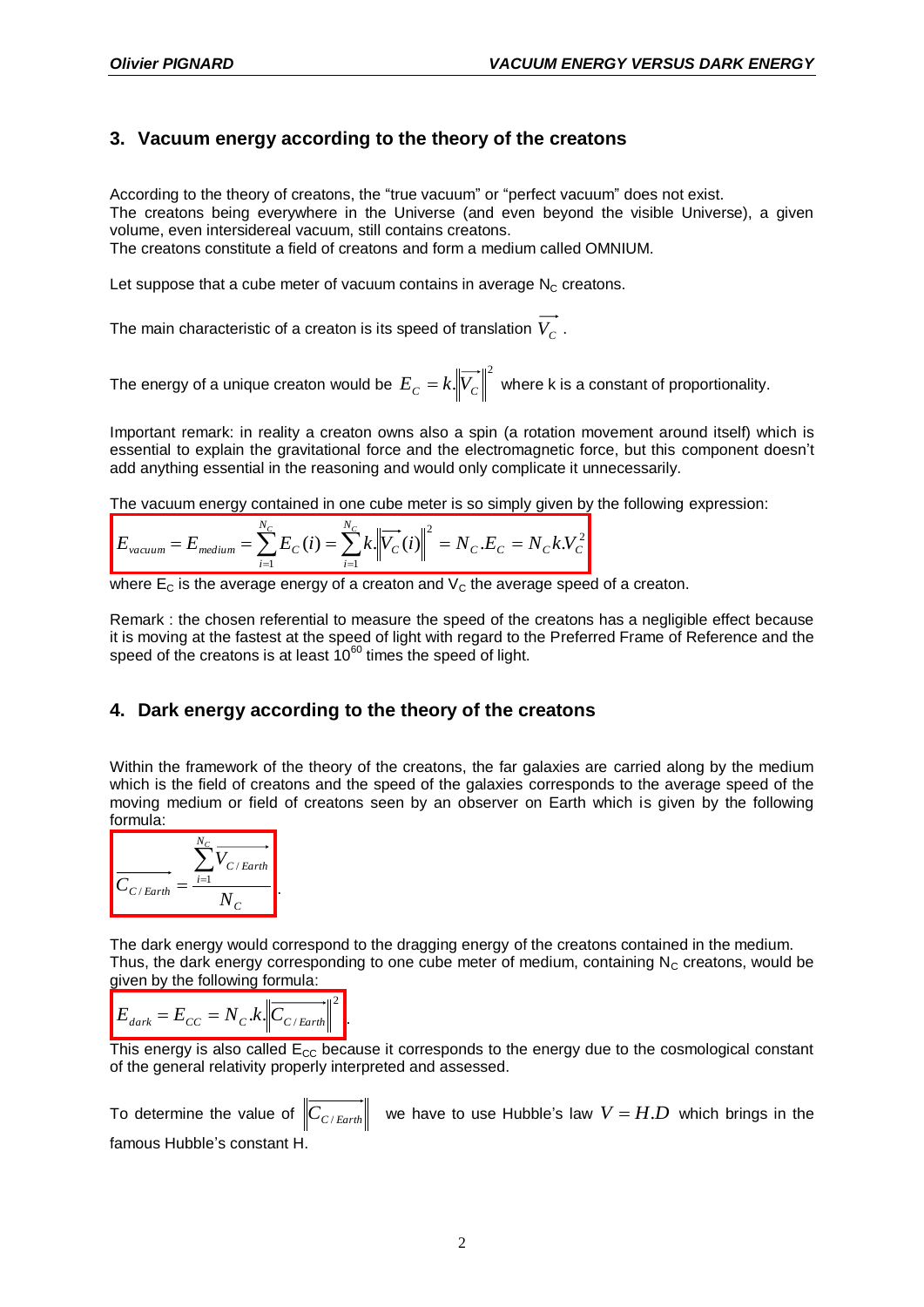The current observations approximately match toward a value around 70 (km/s)/Mpc. This means that a galaxy located at 1 mega parsec (about 3.26 million light years) from the observer is going away by the fact of the expansion of the Universe (and thus without taking account the proper movement of the object, negligible at very high distances) with a speed of 70 km/s.

Le 21<sup>st</sup> of March 2013, the Planck mission allowed to calculate Hubble's constant, which is a recession speed : 67.8 kilometers per second and per mega parsec.

A galaxy located at  $D_{galaxy} = 13.7$  billion light years is going away at a speed of:  $V_{galaxy} = H.D = 67.8 \times 4200 = 284760 km/s$  because *D* galaxy located at D<sub>galaxy</sub> = 13.7 billion light years is going away at a speed of:<br>  $V_{galaxy} = H.D = 67.8 \times 4200 = 284760 km/s$  because<br>  $D_{galaxy} = 13.7 \times 10^9 AL = 13.7 \times 10^9 \times 9.46 \times 10^{15} m = 1.296 \times 10^{26} m = (13.7 \times 10^9 / 3.2616 \$ 

Remark: this speed is very close to the speed of light.

So, it is possible to make the following approximation:  $\left\|C_{C/Earth}\right\| \approx V_{galaxy} \approx c$  .

### **5. Comparison between vacuum energy and dark energy**

Doing the ratio between the vacuum energy and the dark energy, we find the very important relation:

| vacuum |                         |
|--------|-------------------------|
| dark   | $\langle C/Earth \vert$ |

This can provide us an estimation of the average speed of the creatons by taking:

$$
\begin{aligned}\n\left\| C_{C/Earth} \right\| &\approx V_{galaxy} \approx c : \\
\left\| C_{C/Earth} \right\| \sqrt{\frac{E_{vacuum}}{E_{dark}}} \approx V_{galaxy} \sqrt{\frac{E_{vacuum}}{E_{dark}}} \approx c \sqrt{\frac{E_{vacuum}}{E_{dark}}}.\n\end{aligned}
$$

The digital application gives :  $V_c \approx 3.10^8 \sqrt{\frac{10}{10^{-9}}} \approx 3.10^{69} m/s$ 10  $3.10^8 \sqrt{\frac{10^{113}}{10^{-9}}} \approx 3.10^{69}$  $\approx 3.10^8 \sqrt{\frac{10^{113}}{10^{-9}}} \approx 3.10^{69} m/s$ .

By another method described in the chapter 30 of the book « Theory of creatons, vortex and quantified waves » we had found:

$$
V_C \approx \frac{R_{universe}}{T_{Planck}}
$$
 which gives :  $V_C \approx \frac{13.7 \times 10^9 \, \text{AL}}{5.4.10^{-44}} = 2.38 \times 10^{69} \, \text{m/s}$ .

The two values of the average speed of the creatons obtained by two formulae totally different are with a good concordance.

Remark: it is possible to determine the product  $N_c$ . K between the number of creatons contained in one cube meter "of vacuum" and the constant of proportionality k:

$$
N_{C}.k = \frac{E_{\text{vacuum}}}{V_{C}^{2}} = \frac{10^{113}}{(3.10^{69})^{2}} \approx 10^{-26} J.m^{-2}.s^{-2}.
$$